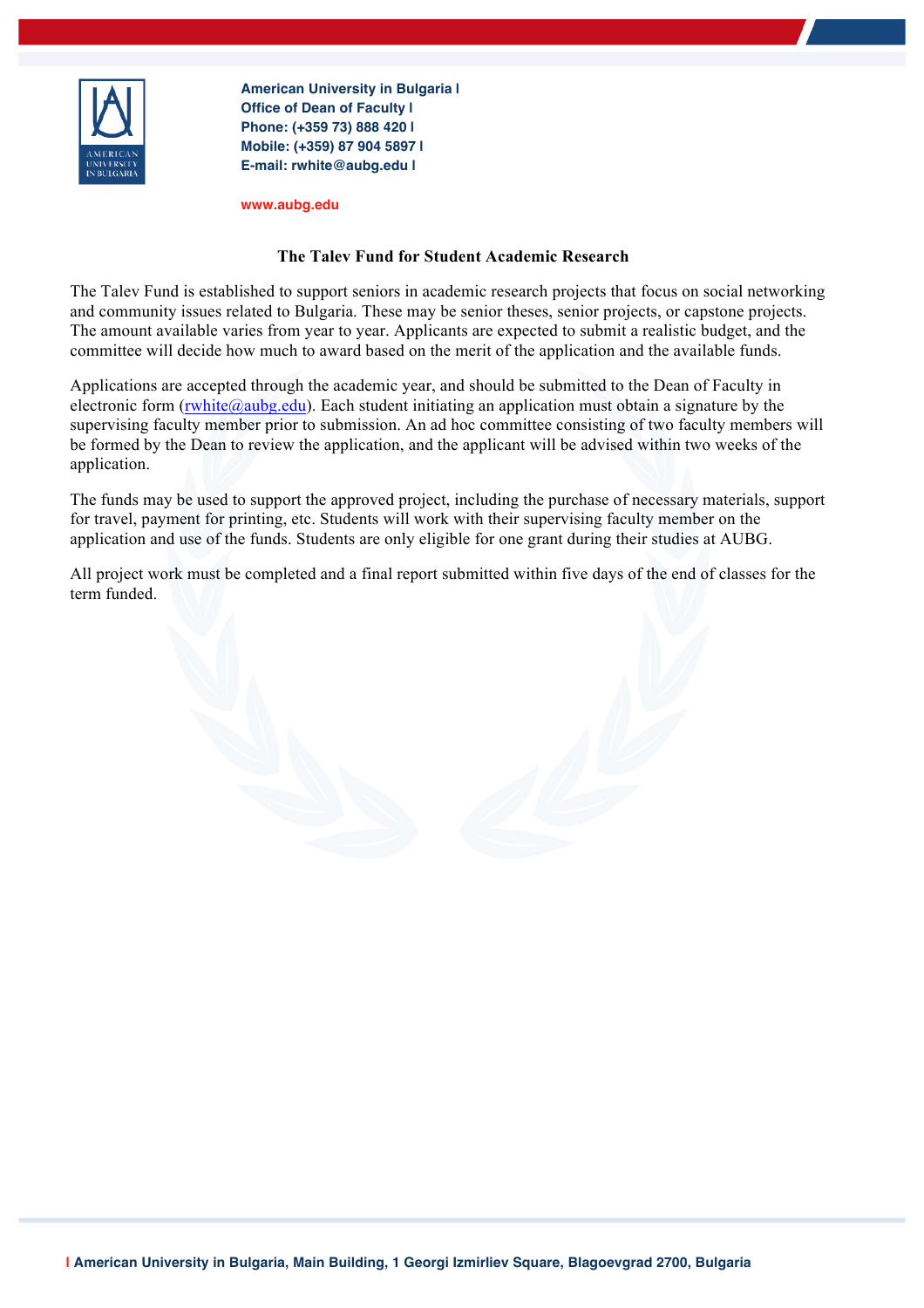## **Talev Fund for Student Academic Research**

**Application Form**

| TO BE COMPLETED BY THE STUDENT          |               |
|-----------------------------------------|---------------|
| Name:                                   | $ID#$         |
| E-mail:                                 |               |
| Major(s):                               |               |
| Minor(s):                               |               |
| Expected date of graduation:            |               |
| Course Number:                          | Course Title: |
| Title of Research Project:              |               |
|                                         |               |
| Description of Research Project:        |               |
|                                         |               |
|                                         |               |
|                                         |               |
|                                         |               |
| Impact on Community Issues in Bulgaria: |               |
|                                         |               |
|                                         |               |
|                                         |               |
|                                         |               |
|                                         |               |
|                                         |               |

Budget:

*Note: The requested funds may be used for direct expenses related to the project but not for payment to individuals for time or services.*

\$ BGN Purpose and Description

Signed by student: